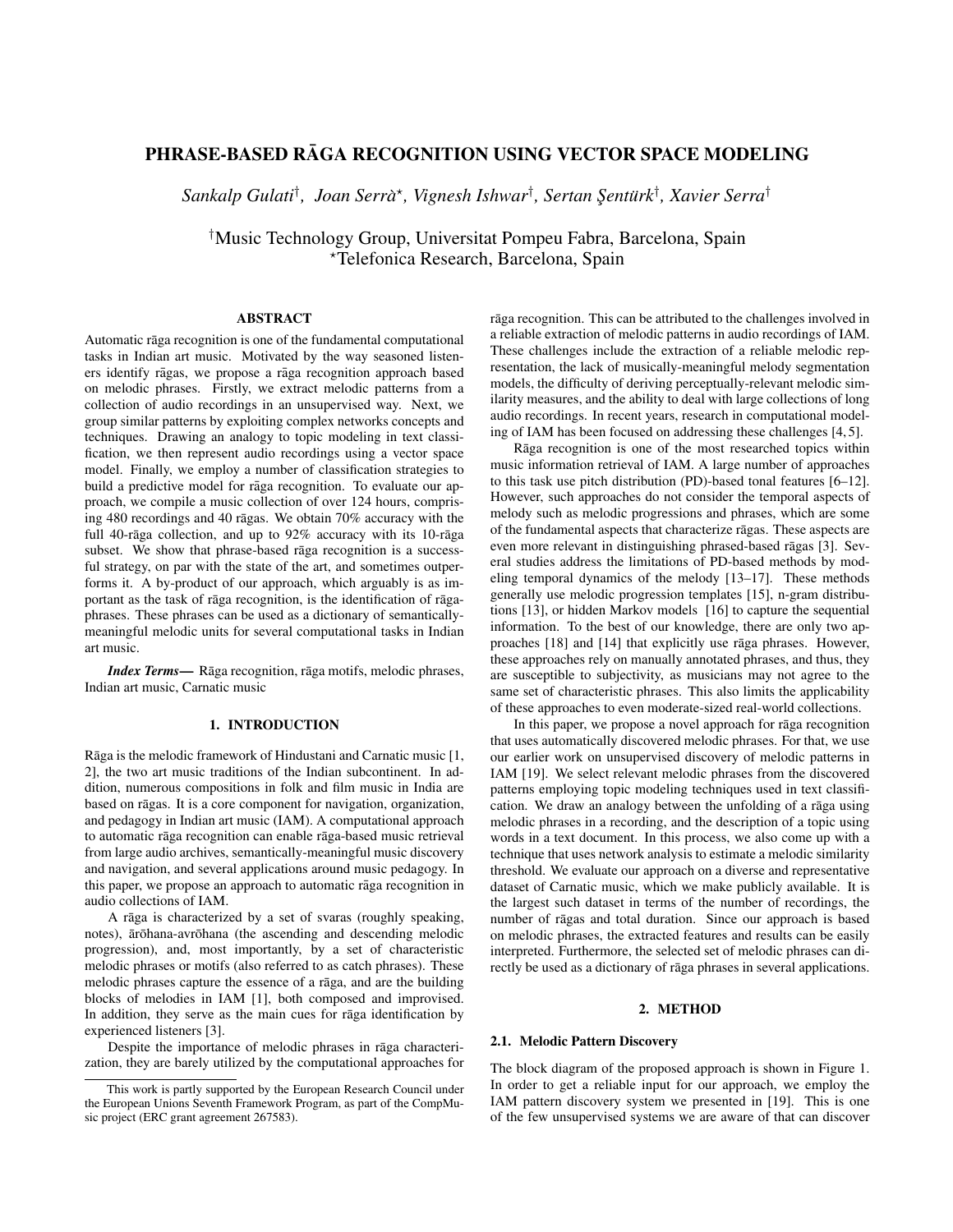

Fig. 1. Block diagram of the proposed approach.

meaningful melodic patterns in large-scale collections of IAM. This pattern discovery method consists of three main processing blocks (Figure 1). In the data processing block, predominant melody is extracted and tonic normalized pitch is used as the melody representation. Here, all possible 2 second melodic segments are considered as pattern candidates. This duration is chosen based on the average human annotated phrase duration reported in a recent study [20]. In the intra-recording pattern discovery block, melodically similar seed patterns are discovered within each audio recording. Finally, in the inter-recording pattern detection block, these seed patterns are used to perform a search across all the recordings in the dataset. All the seed patterns, and their nearest neighbors across all the recordings is the output of this method. This method uses dynamic time warping based melodic similarity, and employs several lower-bounding techniques to reduce the computational complexity of the task. We use the same parameter settings and implementation as reported in the paper. For a detailed explanation of this approach we refer to [19]. All these discovered phrases are made available online<sup>1</sup> for listening.

#### 2.2. Melodic Pattern Clustering

We proceed to cluster the melodic patterns obtained in the previous step. The objective is to group together all the patterns that are different occurrences of the same melodic phrase. For this, we propose to perform a network analysis in which the clustering is performed using a non-overlapping community detection method.

We start by building an undirected network  $G$  using the discovered patterns as the nodes of the network. We connect any two nodes only if the distance between them is below a similarity threshold  $T<sub>s</sub>$ . Noticeably, this distance is computed using the same measure as used in the pattern discovery block (Section 2.1). The weight of the edge, when it exists, is set to 1. Non-connected nodes are removed.

Determining a meaningful similarity threshold is a complex task. Here, we define the optimal similarity threshold  $T_s^*$  as the one that maximizes the number of connections between the similar patterns and, at the same time, minimizes the number of connections between the dissimilar ones. With this in mind, we propose to estimate  $T_s^*$  by exploiting the topological properties of the network  $G$ . We compare the evolution of the clustering coefficient  $C$  of the obtained network  $G$  with a randomized network  $G_r$  over different distance thresholds  $T_s$ . Clustering coefficient measures the degree to which nodes in a network cluster together [21]. The randomized





**Fig. 2.** Evolution of clustering coefficients of  $\mathcal{G}$  and  $\mathcal{G}_r$  and their difference for different similarity thresholds.

network  $\mathcal{G}_r$  is obtained by swapping the edges between randomly selected pairs of nodes such that the degree of each node is preserved [22]. The optimal threshold  $T_s^*$  is taken as the distance that maximizes the difference between the two clustering coefficients. In Figure 2, we show  $C(\mathcal{G})$ ,  $C(\mathcal{G}_r)$  and  $C(\mathcal{G}) - C(\mathcal{G}_r)$  for different values of  $T_s$ , and mark the optimal threshold  $T_s^*$ .

The next step of our approach (Figure 1) groups similar melodic patterns. To do so, we detect non-overlapping communities in the network of melodic patterns using the method proposed in [23]. This method is based on optimizing the modularity of the network and is parameter-free from the user's point of view. This method is capable of handling very large networks and has been extensively used in various applications [24]. We use its implementation available in networkX [25], a Python language package for exploration and analysis of networks and network algorithms. Note that, from now on, the melodic patterns grouped within a community are regarded as the occurrences of a single melodic phrase. Thus, a community essentially represents a melodic phrase or motif.

## 2.3. Feature Extraction

As mentioned, we draw an analogy between raga rendition and textual description of a topic. Some melodic patterns characterize a rāga (musically recognized as catch phrases), similar to the words that are specific to a topic. Some melodic patterns are used across rāgas (for example, Kampita<sup>2</sup>) similar to stop words in text documents, while some patterns are specific to a recording (compositionspecific melodic phrases). Using this analogy we represent each audio recording using a vector space model. This process is divided into three blocks (Figure 1).

We start by building our vocabulary  $P$ , which translates to selecting relevant communities (melodic phrases) for characterizing rāgas. For this, we include all the detected communities except the ones that comprise patterns extracted from only a single audio recording. Such communities are analogous to the words that only occur within a document and, hence, are irrelevant for modeling a topic. The size of the obtained vocabulary  $P$  corresponding to the optimal threshold mentioned above ( $T_s^* = 9$ ) is 2594.

We experiment with three different sets of features  $F_1$ ,  $F_2$  and F3, which are similar to the term frequency-inverse document frequency features typically used in text information retrieval. We denote our corpus by R comprising  $N = |R|$  number of recordings. A melodic phrase and a recording is denoted by  $p$  and  $r$ , respectively

$$
\mathcal{F}_1(p,r) = \begin{cases} 1, & \text{if } f(p,r) > 0 \\ 0, & \text{otherwise} \end{cases}
$$
 (1)

<sup>&</sup>lt;sup>2</sup>a specific type of an oscillatory melodic movement on a svara [3].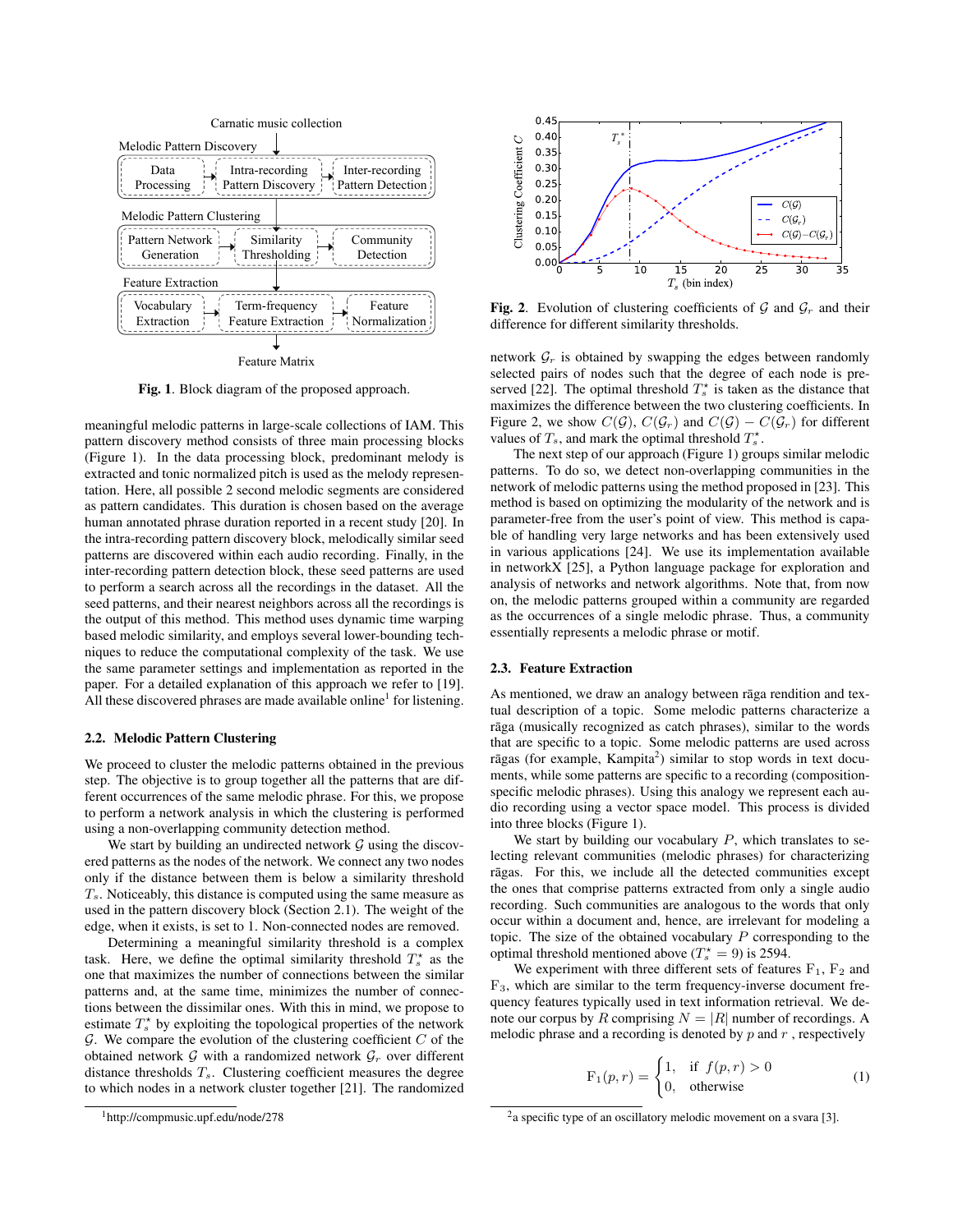where,  $f(p, r)$  denotes the raw frequency of occurrence of phrase  $p$  in recording r.  $F_1$  only considers the presence or absence of a phrase in a recording. In order to investigate if the frequency of occurrence of melodic phrases is relevant for characterizing rāgas, we take  $F_2(p,r) = f(p,r)$ . As mentioned, the melodic phrases that occur across different rāgas and in several recordings are futile for rāga recognition. Therefore, to reduce their effect in the feature vector we employ a weighting scheme, similar to the inverse document frequency (idf) weighting in text retrieval.

$$
F_3(p,r) = f(p,r) \times \text{irf}(p,R)
$$
 (2)

$$
\inf(p, R) = \log\left(\frac{N}{|\{r \in R : p \in r\}|}\right) \tag{3}
$$

where,  $|\{r \in R : p \in r\}|$  is the number of recordings where the melodic phrase p is present, that is  $f(p, r) \neq 0$  for these recordings. We denote our proposed method by M

## 3. EVALUATION

## 3.1. Music Collection

The music collection used in this study is compiled as a part of the CompMusic project [26–28]. The collection comprises 124 hours of commercially available audio recordings of Carnatic music belonging to 40 rāgas. For each rāga, there are  $12$  music pieces, which amounts to a total of 480 recordings. All the editorial metadata for each audio recording is publicly available in Musicbrainz<sup>3</sup>, an opensource metadata repository. The music collection primarily consists of vocal performances of 62 different artists. There are a total of 310 different compositions belonging to diverse forms in Carnatic music (for example kirtana, varnam, virtuttam). The chosen rāgas contain diverse set of svaras (note), both in terms of the number of svaras and their pitch-classes (svarasthānās). To facilitate comparative studies and promote reproducible research we make this music collection publicly available online<sup>4</sup>.

From this music collection we build two datasets, which we denote by DB40raga and DB10raga. DB40raga comprises the entire music collection and DB10raga comprises a subset of 10 ragas. We use DB10raga to make our results more comparable to studies where the evaluations are performed on similar number of rāgas.

## 3.2. Classification and Evaluation Methodology

The features obtained above are used to train a classifier. In order to assess the relevance of these features for raga recognition, we experiment with different algorithms exploiting diverse classification strategies [29]: Multinomial, Gaussian and Bernoulli naive Bayes (NBM, NBG and NBB, respectively), support vector machines with a linear and a radial basis function kernel, and with a stochastic gradient descent learning (SVML, SVMR and SGD, respectively), logistic regression (LR) and random forest (RF). We use the implementation of these classifiers available in scikit-learn toolkit [30], version 0.15.1. Since in this study, our focus is to extract a musically relevant set of features based on melodic phrases, we use the default parameter settings for the classifiers available in scikit-learn.

We use a stratified 12-fold cross-validation methodology for evaluations. The folds are generated such that every fold comprises equal number of feature instances per raga. We repeat the entire experiment 20 times, and report the mean classification accuracy as

| db       | Mtd   | Ftr                             | <b>NBM</b> | <b>NBB</b> | LR   | <b>SVML</b> | 1NN  |
|----------|-------|---------------------------------|------------|------------|------|-------------|------|
| DB10rāga | М     | F <sub>1</sub>                  | 90.6       | 74         | 84.1 | 81.2        |      |
|          |       | F <sub>2</sub>                  | 91.7       | 73.8       | 84.8 | 81.2        |      |
|          |       | ${\rm F}_3$                     | 90.5       | 74.5       | 84.3 | 80.7        |      |
|          | $S_1$ | $\overline{\mathrm{PCD}}_{120}$ |            |            |      |             | 82.2 |
|          |       | $PCD_{full}$                    |            |            |      |             | 89.5 |
|          | $S_2$ | $\overline{PD}_{param}$         | 37.9       | 11.2       | 70.1 | 65.7        |      |
| DB40rāga | М     | $_{\rm F_1}$                    | 69.6       | 61.3       | 55.9 | 54.6        |      |
|          |       | F <sub>2</sub>                  | 69.6       | 61.7       | 55.7 | 54.3        |      |
|          |       | $\mathrm{F}_3$                  | 69.5       | 61.5       | 55.9 | 54.5        |      |
|          | $S_1$ | $\overline{\mathrm{PCD}_{120}}$ |            |            |      |             | 66.4 |
|          |       | $PCD_{full}$                    |            |            |      |             | 74.1 |
|          | $S_2$ | $PD_{param}$                    | 20.8       | 2.6        | 51.4 | 44.2        |      |

Table 1. Accuracy (in percentage) of different methods (Mtd) for two datasets (db) using different classifiers and features (Ftr).

the evaluation measure. In order to assess if the difference in the performance of any two methods is statistically significant, we use the Mann-Whitney U test [31] with  $p = 0.01$ . In addition, to compensate for multiple comparisons, we apply the Holm-Bonferroni method [32].

## 3.3. Comparison with the state of the art

We compare our results with two state of the art methods proposed in [7] and [12]. As an input to these methods, we use the same predominant melody and tonic as used in our method. The method in [7] uses smoothened pitch-class distribution (PCD) as the tonal feature and employs 1-nearest neighbor classifier (1NN) using Bhattacharyya distance for predicting raga label. We denote this method by  $S_1$ . The authors in [7] report a window size of 120 s as an optimal duration for computing PCDs (denoted here by  $PCD_{120}$ ). However, we also experiment with PCDs computed over the entire audio recording (denoted here by  $PCD_{full}$ ). Note that in [7] the authors do not experiment with a window size larger than 120 s.

The method proposed in [12] also uses features based on pitch distribution. However, unlike in [7], the authors use parameterized pitch distribution of individual svaras as features (denoted here by  $PD_{param}$ ). We denote this method by  $S_2$ . The authors of both these papers courteously ran the experiments on our dataset using the original implementations of the methods.

## 4. RESULTS AND DISCUSSION

In Table 1, we present the results of our proposed method  $M$  and the two state of the art methods  $S_1$  and  $S_2$  for the two datasets DB10raga and DB40rāga. The highest accuracy for every method is highlighted in bold for both the datasets. Due to lack of space we present results only for the best performing classifiers.

We start by analyzing the results of the variants of  $M$ . From Table 1, we see that the highest accuracy obtained by  $M$  for DB10raga is  $91.7\%$ . Compared to DB10raga, there is a significant drop in the performance of every variant of  $M$  for DB40raga. The best performing variant in the latter achieves 69.6% accuracy. We also see that for both the datasets, the accuracy obtained by  $M$  across the feature sets is nearly the same for each classifier, with no statistically significant difference. This suggests that, considering just the presence or the absence of a melodic phrase, irrespective of its frequency of occurrence, is sufficient for rāga recognition. Interestingly, this finding is consistent with the fact that characteristic melodic phrases are

<sup>3</sup>https://musicbrainz.org

<sup>4</sup>http://compmusic.upf.edu/node/278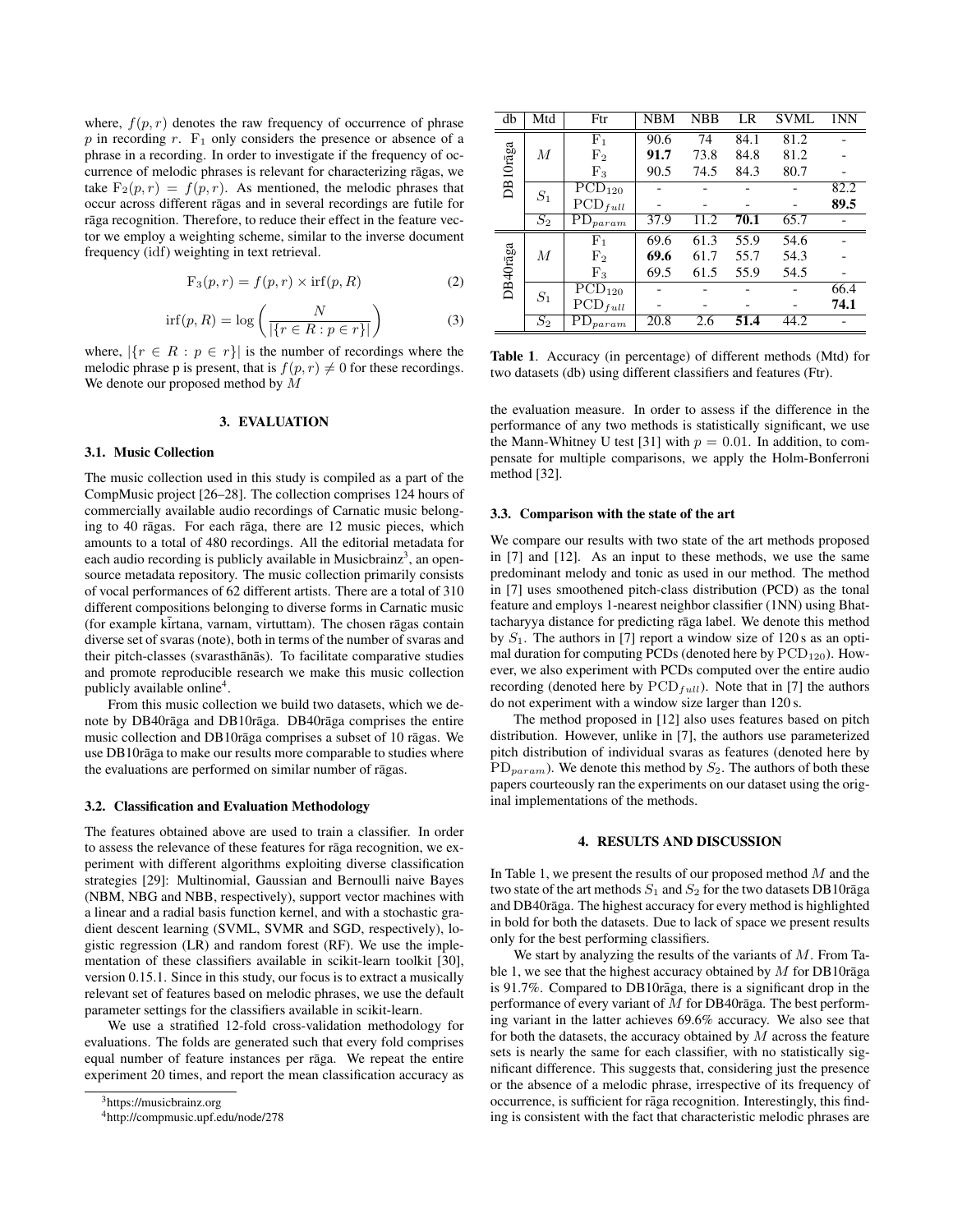

Fig. 3. Accuracy of M and  $C(G) - C(G_r)$  for different similarity thresholds.

unique to a raga and a single occurrence of such phrases is sufficient to identify the rāga  $[3]$ . As seen in Table 1, the performance of the proposed method is very sensitive to the choice of the classifier. We notice that for both the datasets, the best accuracy is obtained using the NBM classifier, and the difference in its performance compared to any other classifier is statistically significant. Note that, the NBM classifier outperforming other classifiers is also well recognized in the text classification community [33]. We, therefore, only consider the NBM classifier for comparing  $M$  with the other methods. It is worth noting that the feature weights assigned by a classifier can be used to identify the relevant melodic phrases for raga recognition. These phrases can serve as a dictionary of semantically-meaningful melodic units for many computational tasks in IAM.

Before further analyses of our results, we verify here our approach to obtain the optimal similarity threshold  $T_s^*$  (Section 2.2). In Figure 3, we show the accuracy obtained by M, and  $C(G) - C(G_r)$ as a function of similarity threshold  $T_s$ . We see that these curves are highly correlated. Thus, the optimal threshold  $T_s^*$ , which we defined in Section 2.2 as the distance that maximizes the difference  $C(\mathcal{G})-C(\mathcal{G}_r)$ , also results in the best accuracy for raga recognition.

We now analyze the confusion matrix, and understand the type of classification errors made by  $M$ , (Figure 4). We observe that our method achieves near-perfect accuracy for several ragas including Kalyāņi, Pūrvikalyāņi, Tōḍi and Varāḷi. This is consistent with the fact that these are considered to be phrase-based ragas, that is, their identity is predominantly derived from melodic phraseology [3]. At the same time, we observe low accuracy for some other phrasebased rāgas such as Madhyamāvati, Kānada and Śrī. On investigating further we find that such ragas are confused often with their allied rāgas<sup>5</sup> [3]. Distinguishing between allied rāgas is a challenging task, since it is based on subtle melodic nuances. We also note that, among the other ragas for which the obtained accuracy is low, several are considered as scale-based ragas. This is in line with [3], where the authors remark that the identification of such rāgas is not based on melodic phraseology. Overall, this analysis of the classification errors indicates that our proposed method is more suitable for recognizing phrase-based rāgas compared to scale-based rāgas.

Finally, we compare M with the state of the art methods  $S_1$ and  $S_2$ . From Table 1, we see that M outperforms  $S_2$  for both the datasets, and the difference is found to be statistically significant. When compared with  $S_1$ , we see that M performs significantly better than the  $PCD_{120}$  variant of  $S_1$  for both the datasets. However, the performance of the PCD<sub>full</sub> variant of  $S_1$  is comparable to M for DB10rāga, and, significantly better for DB40rāga. A comparison of the results of M and  $S_1$  for each raga reveals that their performance is complementary.  $M$  successfully recognizes several ragas



Fig. 4. Confusion matrix for the proposed method. The different shades of grey are mapped to different number of audio recordings.

with high accuracy for which  $S_1$  performs poorly, and vice-versa. This suggests that the proposed phrase-based method can be combined with the pitch distribution-based methods to achieve a higher rāga recognition accuracy.

# 5. CONCLUSIONS

In this paper, we proposed a novel phrase-based approach to raga recognition. To the best of our knowledge, no other method employs a fully automated methodology for discovery and selection of melodic phrases for rāga recognition. Melodic patterns are discovered in a collection of audio recordings using an unsupervised approach, and are clustered using the complex network concepts. A vector space model is employed to represent audio recordings using these melodic patterns. The features thus obtained are used to train a classifier. For evaluations we compiled a sizable representative Carnatic music collection, which we make publicly available. We experimented with a number of classification algorithms and found that the multinomial naive Bayes classifier outperforms the rest. Our results indicate that considering the mere presence or the absence of melodic phrases in audio recordings is sufficient for raga recognition. Overall, we showed that phrase-based raga recognition is a successful strategy, on par with the state of the art, and at times outperforming it. An analysis of the classification errors revealed that the type of errors made by the phrase-based and the pitch distributionbased methods are complementary. In the future, we plan to investigate if both these methodologies can be successfully combined to improve rāga recognition.

<sup>&</sup>lt;sup>5</sup>Allied rāgas have a common set of svaras and similar melodic movement